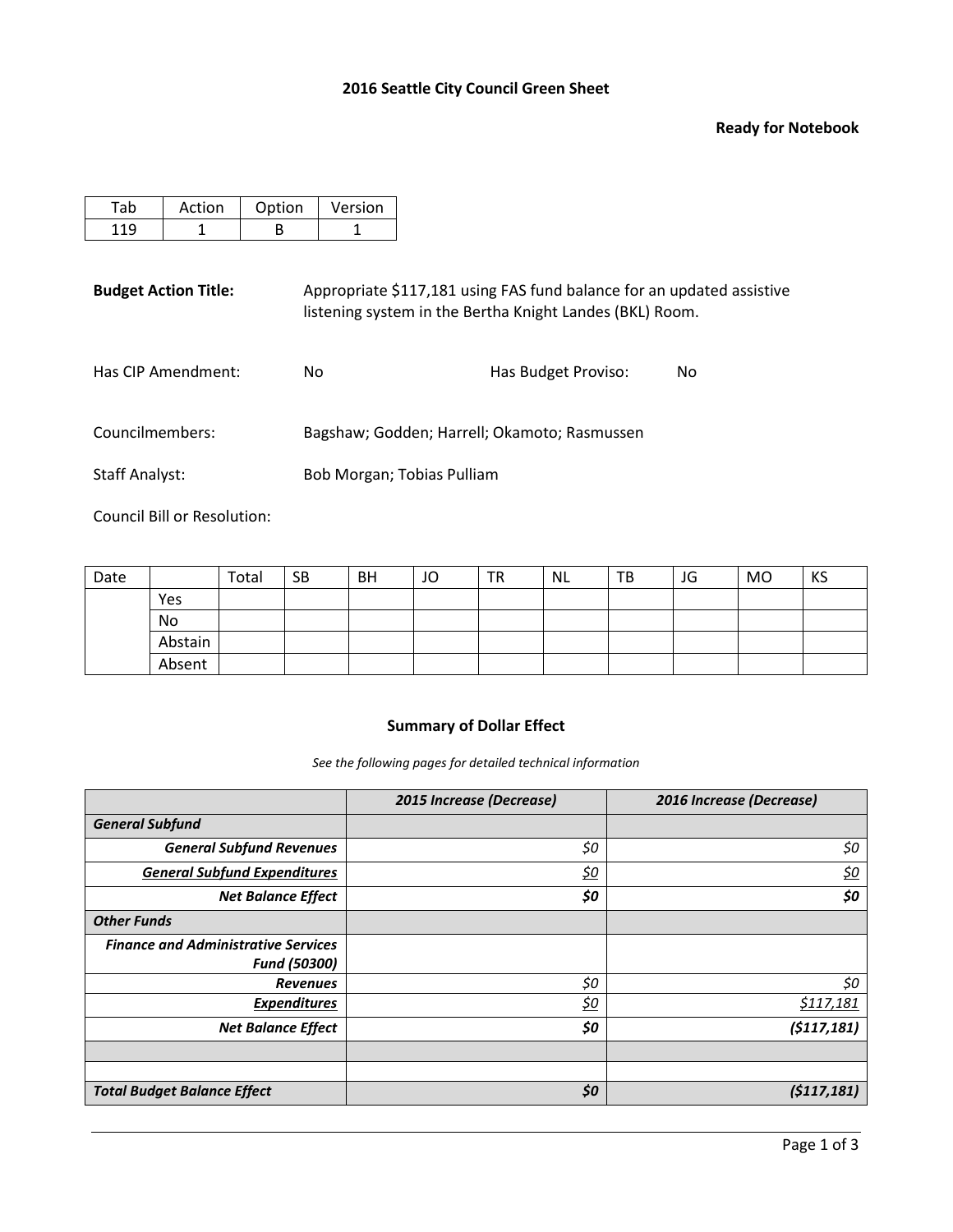| ah | Action | Ontion | Version |
|----|--------|--------|---------|
|    |        |        |         |

## *Budget Action description:*

This green sheet would use \$117,181 in Finance and Administrative Services (FAS) Fund balance to install an Audio Frequency Induction Loop System (hearing loop) in the Bertha Knight Landes (BKL) Room at City Hall. The hearing loop would assist people with impaired hearing.

The difference between this Option B and Option A are:

- Use of a new, lower estimate of the cost to install a hearing loop in BKL Room, based on a more recent and lower cost estimate for carpet replacement;
- Removal from this action of a hearing loop system for the Boards and Commissions Room; and
- Use of FAS fund balance (which is a mix of funds including General Subfund and other funds) for the whole project, rather than making a special GSF appropriation for this purpose.

# New Estimate

The City Budget Office (CBO) provided an estimate of \$211,000 for the installation of the system in the BKL room. This is the same estimate that was used in the response to a 2014 Statement of Legislative Intent. This estimate included a cost of \$143,000 for replacement of the BKL Room carpet. However, a more recent estimate of the carpet cost, also provided by CBO, puts the carpet cost at \$69,225

Central staff has created a new estimate using the more recent carpet cost figure, recalculating "soft costs," and applying a 3% inflation factor for the period between mid-2014 and mid-2016. Executive staff accept the revised estimate but note there is increased competition in the current bidding climate. If the project bids should come in high, the City could consider increasing the project budget and evaluate the availability of fund balance for this purpose at that time.

### Use of FAS Fund Balance

The FAS year-end unreserved fund balance in the Proposed 2016 Budget is \$5,730,727. When green sheet 119-1-A-1 was developed there were City Council generated proposals on the table to use \$2,277,501 of that unreserved fund balance. In light of those significant new demands on the fund balance, green sheet 119-1- A-1 for the hearing loop system was drafted to provide additional General Subfund funds for a portion of the proposal in lieu of using FAS Fund balance.

Current Council proposals to use FAS fund balance have been reduced by \$750,000. Therefore, the fund balance should be more able to absorb the relatively small additional cost of the BKL Room hearing loop installation.

### Boards and Commissions Room

The Boards and Commissions room is a lesser priority for the installation of the hearing loop system, and can be considered at a later date.